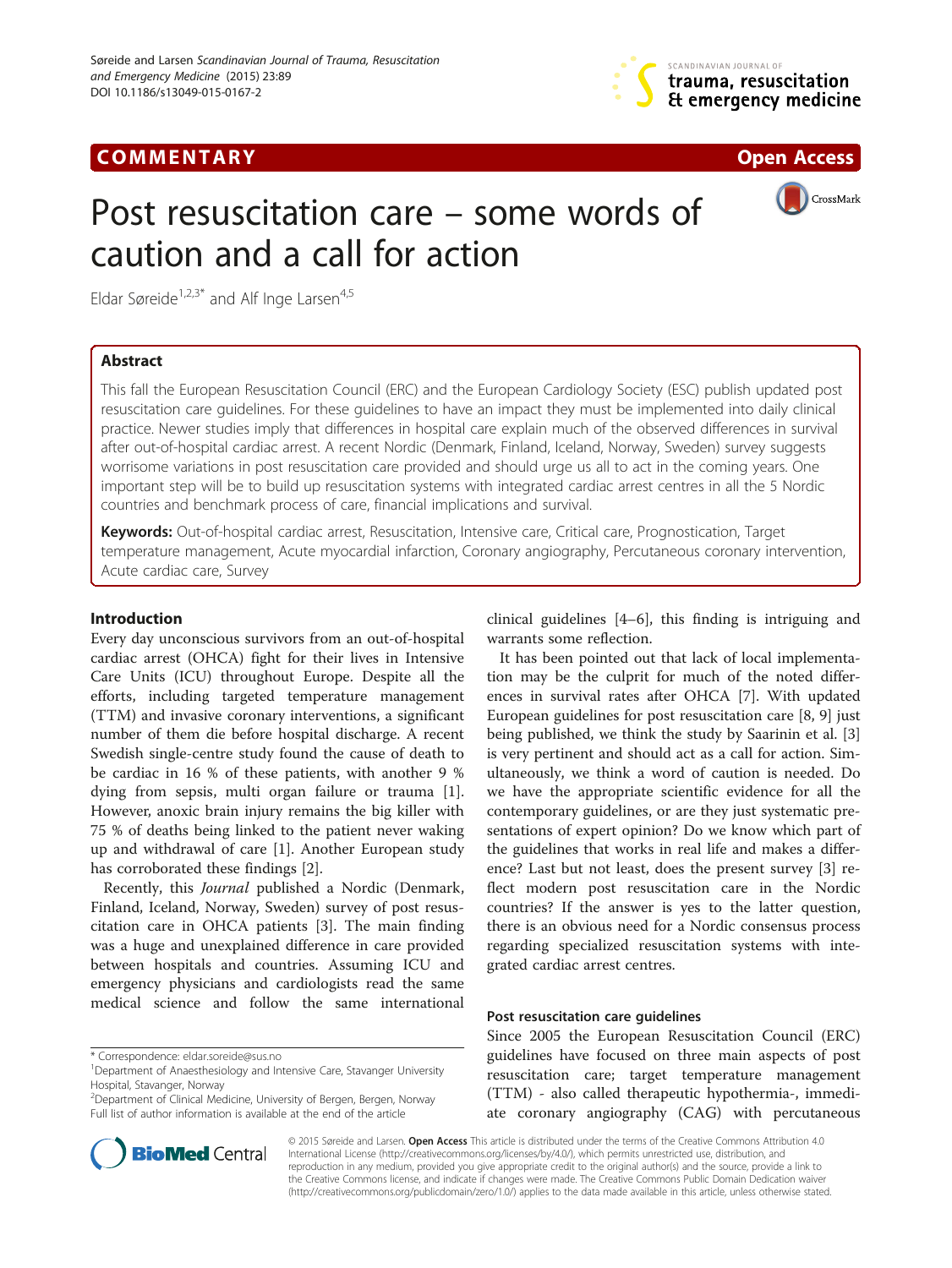coronary intervention (PCI) when appropriate, and proper prognostication before withdrawal of care. To secure high quality care, the guidelines also focus on the importance of regionalized care and specialised cardiac arrest centres [[4, 5, 8\]](#page-3-0). Comparing the concept of cardiac arrest centres to already well-established trauma, stroke and primary PCI for STEMI ("heart attacks") centres make sense. They all involve proper patient transfer logistics with adequate communication net-works and strict time limits. Patients with a cerebrovascular event are now being canalized to centres with on-site capability of 24/7 high-speed perfusion CT supported neurological diagnosis and pharmaco-mechanical intervention if systemic thrombolysis fails [[9\]](#page-3-0). The costs are large, but the consequences of a fulminant cerebral stroke in an otherwise healthy individual are catastrophic both for the patients, the family and the society.

The algorithms for modern stroke treatment are based on the successful history of primary PCI for STelevation myocardial infarction (STEMI) [\[10](#page-3-0)–[12\]](#page-3-0). In STEMI OHCA cases there is also an indication for CAG [[13\]](#page-3-0). Approximately 60 % of these patients have a flow limiting stenosis [\[14](#page-3-0)]. Even without ST-elevation at least 25 % of the patients turn out to have a coronary occlusion [[15, 16\]](#page-3-0). The numbers of reports supporting early revascularization in OHCA patients with transmural ischemia indicating a large area of myocardium at risk are building up. In Europe, CAG and subsequently PCI within 2 h in OHCA survivors with STEMI have a 1A indication [[13\]](#page-3-0). Recent North-American guidelines also support this aggressive approach [[17\]](#page-3-0). The consequences of immediate revascularization on malignant arrhythmias and hemodynamic instability are obvious. The long-term effects of preserving a well-functioning left ventricle are even more important [[18](#page-3-0), [19\]](#page-3-0). Survivors with large not re-perfused myocardial infarctions, both STEMI and non-STEMIs, have a poor prognosis (both 30 days and long term) due to reduced left ventricular ejection fraction with concomitant serious heart failure (HF) and malignant arrhythmias. Modern therapy that prevents and ameliorates this development is associated with improved prognosis [[20\]](#page-3-0).

In the current ESA 2015 guidelines, immediate CAG in survivors of OHCA with a non-STEMI is given a 1C recommendation [[13\]](#page-3-0). A 1C recommendation means that it is based on a consensus of experts as randomized studies in this special population have not been performed. However, one such study is underway in Sweden [[21\]](#page-3-0). Rapid echocardiography is an important part of the acute cardiac care offered OHCA survivors. Some invasive cardiologist thinks that OHCA patients without ST segment elevation and with a normal left ventricle, as assessed with echocardiography, may be offered CAG at a later point of time if stable. In patients with

cardiogenic shock immediate revascularization might be the only option to stabilize hemodynamics [[22\]](#page-3-0).

Present logistic networks for treating STEMI patients in a timely fashion have been proven to yield the largest survival benefits in modern cardiology. There is no reason not to offer comatose surviving OHCA patients with acute coronary syndrome the same proper treatment. Cardiac arrest centres must work in tight conjunction with the prehospital emergency medical services (EMS) system. The success in terms of improved long-term survival is not linked to the specialized hospital or ambulance service alone, but the integrated high quality care provided throughout the Chain of Survival [[23\]](#page-3-0) from telephoneassisted bystander CPR before ambulance arrival to ICD implantation, if necessary, before hospital discharge.

Importantly, appropriate prognostication and withdrawal of care is also a key issue in post resuscitation care. If the prognostication is done prematurely and based on inappropriate tests, the result will be selffulfilling prophecies and poor survival rates. Therefore, European intensive care and resuscitation bodies [[24](#page-3-0)] have produced evidence based guidelines for neuroprognostication. Little is known how they are implemented into clinical practice. Studies so far have not been very encouraging [[25\]](#page-3-0).

#### Post resuscitation care in the Nordic countries

Saarinen et al. [[3\]](#page-3-0) found an overall large variation in the approach to OHCA patients in the Nordic countries. While almost 80 % of the respondents in Denmark and Norway reported that they used a predefined protocol, the corresponding number for Finland and Sweden was below 50 %. The survey does not tell us why this is so, but we perceive a large trust in care based on physician discretion. When looking at specific post resuscitation therapies, the authors uncovered the same pattern. While almost 70 % of Norwegian ICUs offer TTM to all unconscious OHCA survivors admitted, the corresponding number for Finland and Sweden are 20 and 25 %, correspondingly. The great difference in care provided, however, starts earlier. Of the around 60 % ICUs reporting to have predefined protocols to define which patients to admit, unreliable negative predictors of bad outcomes like age, pre-arrest health, low-flow time, initial rhythm and cause of OHCA were all in use [\[3\]](#page-3-0).

Most ICUs in the survey used TTM with 33° C as target temperature, also after the so-called TTM trial [[26](#page-3-0)] comparing 33 to 36° C for 24 h did not identify a significant difference in outcomes between those two TTM approaches.

Post OHCA CAG and PCI practices also varied a lot from country to country (ref). While a rather active approach towards acute CAG and PCI prevailed in Sweden and Norway with more than 50 % of the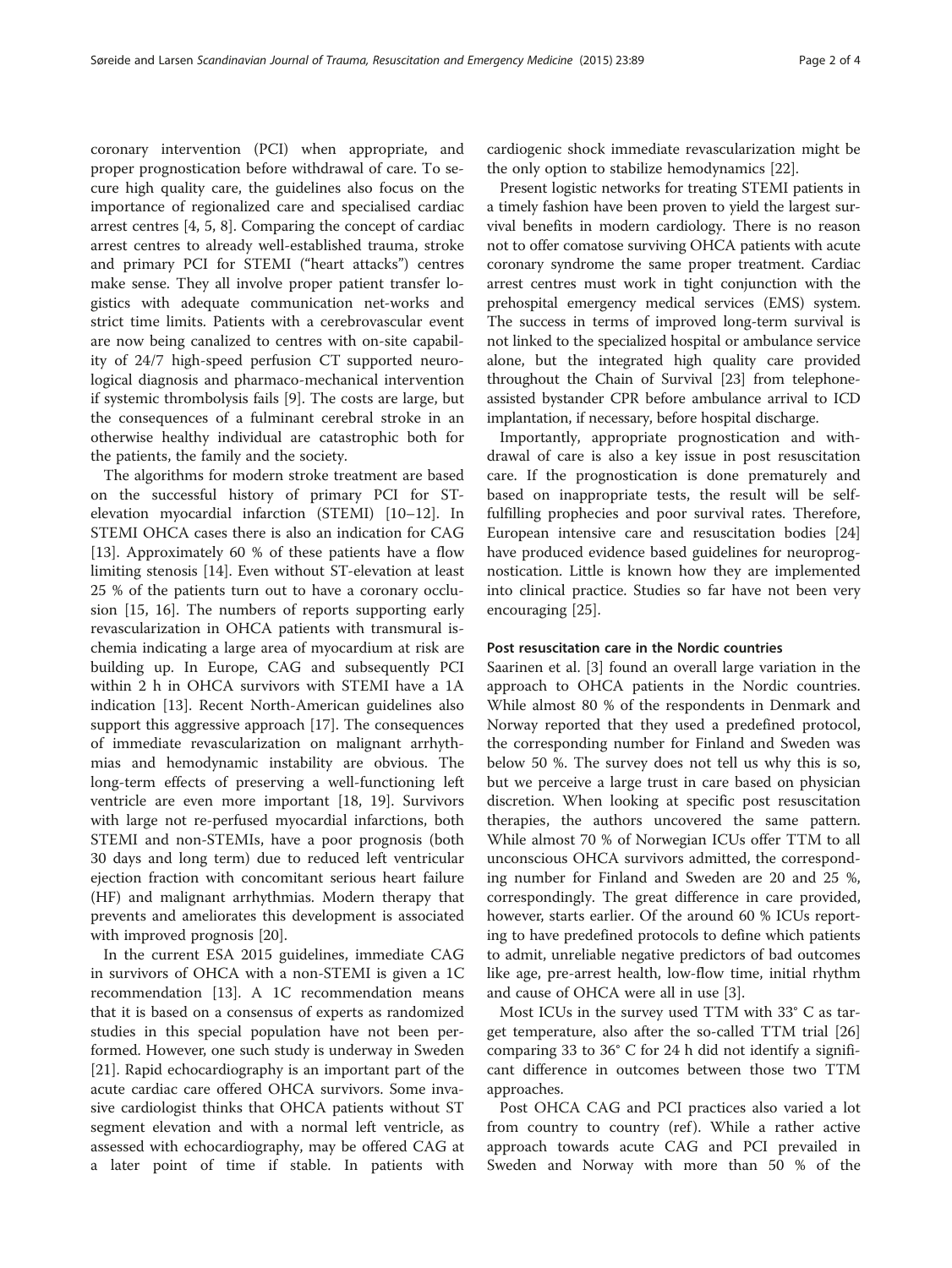hospitals outinely offering emergency CAG and PCI to OHCA survivors, the corresponding number for Finland was 13 %.

In terms of prognostication and outcome, the finding that so many unconscious OHCA victims do not get admitted to an ICU for mechanical ventilation and general neuro-intensive care in the first place [\[3](#page-3-0)] should cause concern. Further, that prognostication is based on clinical exam alone, or in combination with EEG, is also worrisome. Especially, as a large proportion perform the prognostication quite early after the event [\[3](#page-3-0)]. Only 1 of 3 ICU made use of somatosensory evoked potential (SSEP), a method found to be of great value [[24\]](#page-3-0). The unsophisticated approach to prognostication contrast with recent recommendations [\[24](#page-3-0)] but fits in with a similar survey performed in 2008 [\[27](#page-3-0)]. The chance of self-fulfilling prophecies for a bad prognosis appears to be prominent in Nordic ICUs.

The overall impression from the survey by Saarinen et al. [[3\]](#page-3-0) is that very little have actually changed over the last 10 years in Nordic post resuscitation care. Unfortunately, the survey did not contain questions about cardiac arrest centres and integrated EMS systems.

In a recent Norwegian study [\[28](#page-3-0)], clinical practice and outcomes in three university hospitals fulfilling the criteria for cardiac arrest centre were compared. The overall survival in unconscious OHCA survivors of all age groups and causes was almost identical and quite high (42 %). This study does not prove the concept of cardiac arrest centres, but may give some indications that an aggressive therapeutic approach is worthwhile [\[29](#page-3-0), [30](#page-3-0)]. More recent studies from Denmark have substantiated the concept that larger and specialized cardiac arrest centres do save more lives [\[31](#page-3-0), [32\]](#page-3-0). Only 30 % of the reporting ICUs in the present survey [\[3](#page-3-0)] treated  $\geq 40$ OHCA patients annually. Hence, building a case for regionalized care and cardiac arrest centres in the Nordic countries should be quite easy.

#### Some words of caution and a call for action

Given its many methodological limitations [[33](#page-3-0), [34](#page-3-0)], how much can we extract about the present status of post resuscitation care in the Nordic countries from the present survey? The response rate was far from optimal and we do not know how the questionnaire was developed and to what extent language misunderstandings may have affected the answers provided. What constitute ICU care in this population may have been defined differently. We do not for sure that the answers given by the respondents [[3](#page-3-0)] reflect current practice in their ICU. The fact that most respondents were senior ICU physician, however, means that this was probably the case. Further, does the non-adherence to current post resuscitation care guidelines revealed in this survey reflect worrisome sub-standard care or just that nobody really knows who benefit from modern post resuscitation care? Although the latter may partly be through, we think a certain hint of therapeutic inertia and concealed financial concerns is also present in the given answers.

For those obsessed with evidence based medicine and waiting for the next perfect randomized controlled trial to delineate every aspect of post resuscitation care, we also think a word of caution is needed. Post resuscitation care is a complex intervention and as such may be better served by benchmarking care provided in centres with good outcomes to those lagging behind [[31, 32](#page-3-0)]. Using registry data to monitor OHCA outcomes allow a continuous quality improvement process [[23\]](#page-3-0). Although not highly rated in academic medicine, we think combining the best clinical evidence available with expert opinion is the way to go to improve the current situation in the Nordic countries (Table 1).

#### Conclusions

This fall ERC [\[8\]](#page-3-0) and the European Cardiology Society [\[13\]](#page-3-0) publish their new post resuscitation clinical guidelines. For these guidelines to have an impact, we need to make sure they are implemented [[7](#page-3-0)]. Newer studies from all over the world, including Nordic countries, have shown that hospital care after OHCA does matter [[31](#page-3-0), [32](#page-3-0), [35](#page-3-0), [36](#page-3-0)] and may explain large proportions of the difference in outcomes noted. A recent Nordic survey [[3](#page-3-0)] indicate a worrisome variation in post resuscitation care provided and should urge as all to act in the coming years. One important step will be to build up resuscitation systems with integrated cardiac arrest centres in the 5 Nordic countries and benchmark process of care, financial implications and survival outcomes in the years to come. The survey by Saarinin et al. [[3\]](#page-3-0) should act as a candid call for immediate action.

Table 1 How to improve Nordic post resuscitation care

- 1. Seek multi-speciality consensus on what constitute best practice
- 2. Support national implementation of regional resuscitation systems with integrated cardiac arrest centres
- 3. Audit results in terms of process of care and outcomes
- 4. Benchmark, revise and implement the changes needed on a national basis